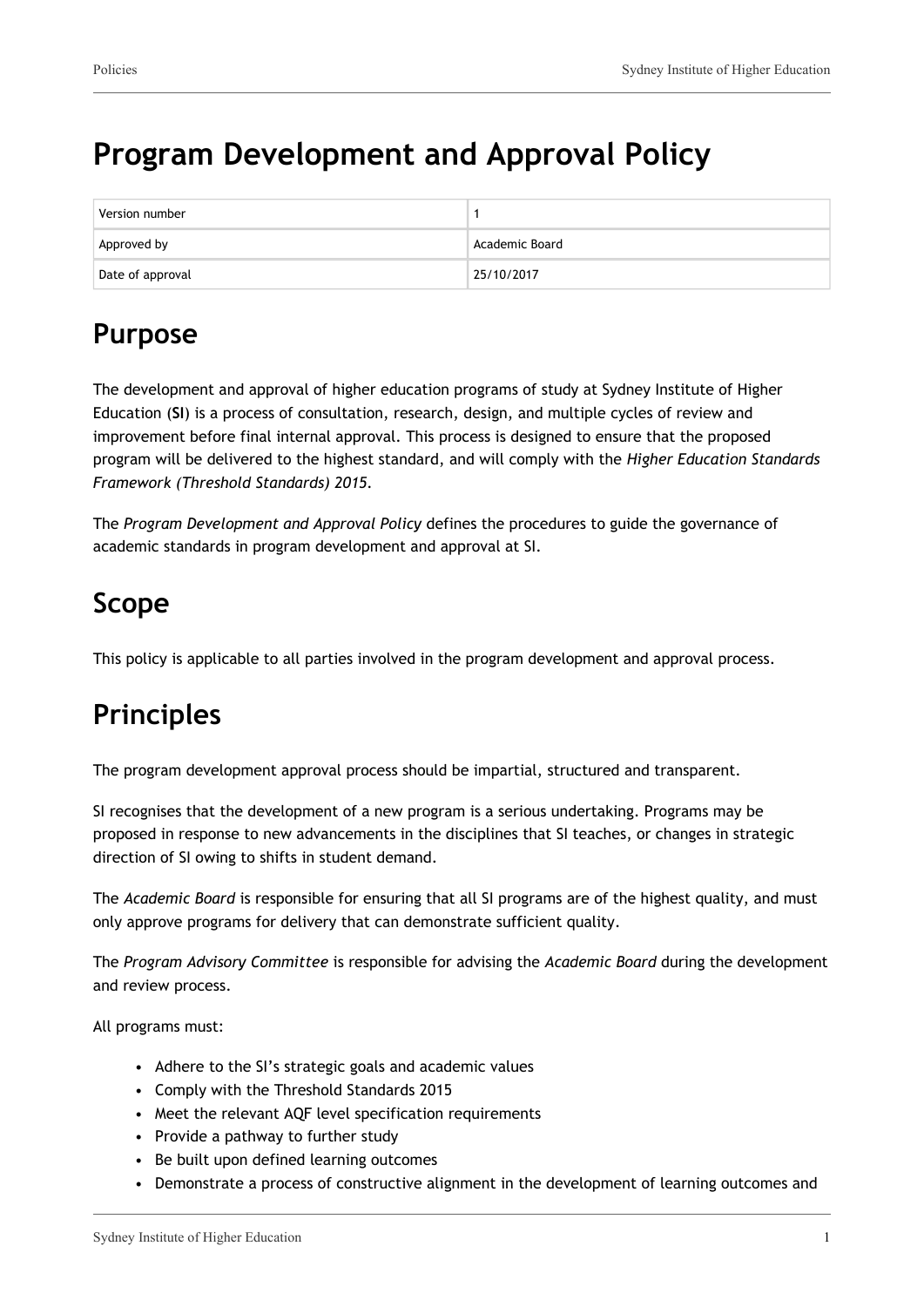#### assessment

- Have assessments appropriate for testing student achievement of learning outcomes
- Have specified admissions criteria and pathways that are applied fairly and consistently
- Be intellectually challenging and draw on advanced knowledge appropriate to the learning outcomes
- Provide equivalent quality outcomes to all those who meet entry requirements, regardless of their background or study mode
- Have a strong foundation in theoretical frameworks, contemporary research and scholarship, and trends in relevant industries
- Integrate processes of continual review improvement.

SI must facilitate equivalent access to higher education programs and associated services with a focus on ensuring that those from underrepresented and/or disadvantaged groups have full access, including:

- Aboriginal and Torres Strait Islander students
- Students who are part or full-time carers
- Students with disabilities
- Students experiencing mental or physical health concerns
- Mature-age students
- Students who are single parents
- International students
- Students for whom English is a second language.

### **Procedures**

### *Program Proposal*

For any initial program development proposal, the following evidence must be presented in a written report:

- How the program fits in with the SI's future strategic goals
- A market analysis of demand from students and employers for the proposed program
- A business case outlining the cost to SI of delivering the program, any financial risks, the basis for predicted income
- A process document describing how the program can be improved, expanded or discontinued that conforms with SI policy
- An overview of the proposed program content, including:
	- a list of all units that will be taught;
	- any specialised materials or resources required to teach for each unit;
	- a set of assessment tasks for each unit;
	- a report that demonstrates how this program has been benchmarked against similar courses offered by other higher education providers;
	- a statement outlining how the proposed program will demonstrate SI's high academic standards.

#### *Approval of program development*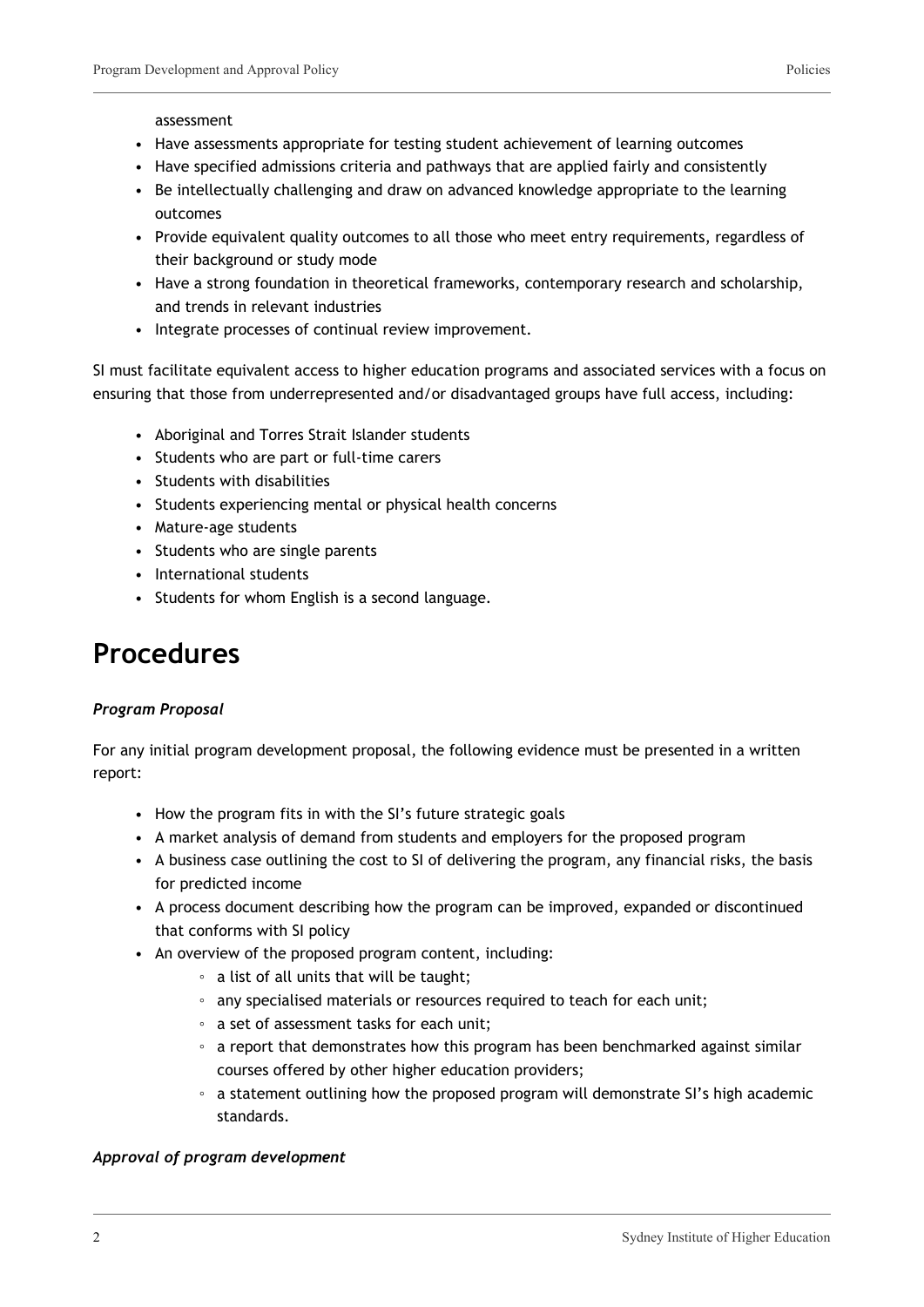The initial proposal will be reviewed by the *Academic Board* and the *Corporate Governance Board*. The *Corporate Governance Board* will give preliminary approval to the initial proposal for the staff time required to develop a full program proposal for *Academic Board* to review and approve.

The *Academic Board* will determine whether the proposed program has the capacity to:

- align with the *Threshold Standards 2015* and AQF requirements
- meet industry and pedagogical best practice
- be competitive with other comparable higher education providers.

The proposed Program Director will take this feedback into account when moving to develop a full proposal.

Approval to begin full program development must recorded in the meeting minutes of the *Academic Board* and *Corporate Governance Board*.

The following factors are likely to lead to rejection of the program development proposal:

- The report is not comprehensive enough to provide reasonable evidence regarding the above aspects.
- Enrolment rates and graduate employment rates are predicted to be low
- Changes in legislation or funding offer additional barriers to delivering the program
- SI does not have and cannot reasonably obtain the resources necessary to deliver the program.
- Program development

In consultation with the *Learning and Teaching Committee* and the *Program Advisory Committee* where necessary, the proposed Program Director will begin the program development process by generating the following information:

Benchmarking against comparable providers (refer to the *Benchmarking Policy*)

- Program rationale, structure, curriculum, and assessment with reference to the latest academic developments in the relevant field and the appropriate AQF level requirements
- A set of graduate attributes for the program that reflect level of learning appropriate as well as the overall SI graduate attributes
- Learning outcomes of each individual study unit within the program mapped against the graduate attributes and against assessment processes used
- The learning outcomes of the program mapped against the appropriate Australian Qualifications Framework level
- Required staffing arrangements to successfully deliver and support the program
- Records of external industry expert advice sought in the development process
- Accessibility measures that will be implemented.

All program development must be undertaken with reference to the anticipated diversity of the SI student cohort. Accessibility arrangements must be proposed in the earliest possible stage of the development process.

This information will be collated and submitted to the *Learning and Teaching Committee* and the *Program Advisory Committee* for review.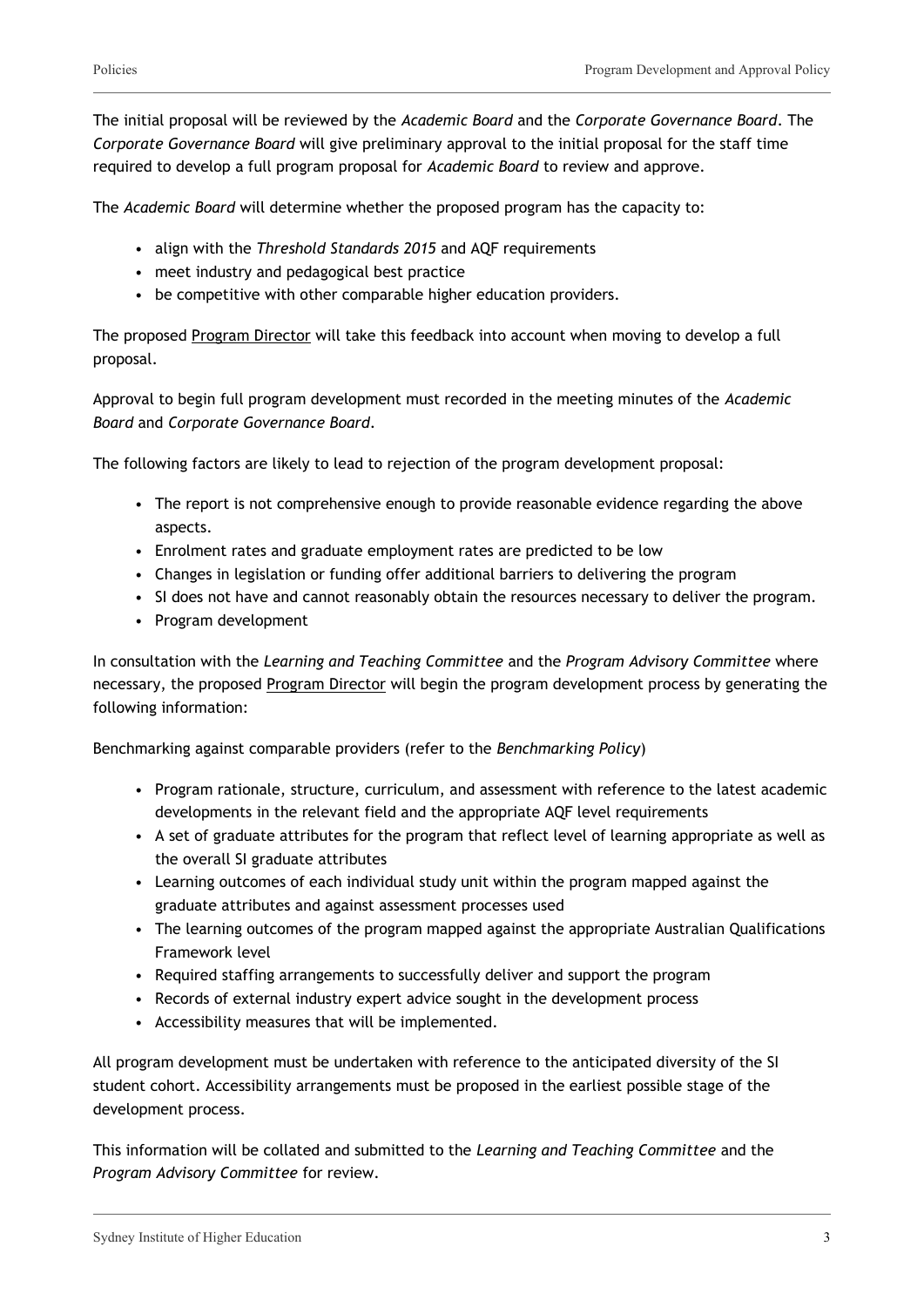### *Requirements for final approval*

In consultation with the feedback from the *Program Advisory Committee*, a full program proposal will be submitted to the *Academic Board* to review. The full program proposal must, at minimum, include the following requirements for final program approval:

- The name of the qualification
- The structure, duration and modes of delivery
- An outline of measures in place to ensure no student is disadvantaged by their location or mode of study
- A plan for ensuring that all students have access regardless of background, identity, disability, or other factors
- Program rationale and the names of the units that constitute the program
- Entry requirements and proposed student pathways, including entry pathways, further education, articulation and program exit arrangements
- The full set of program and individual unit learning outcomes
- An outline of learning and teaching activities that shows progression towards each learning outcome
- The assessment strategy for every unit in the program
- Proposed student workload (calculated in number of face-to-face and number of private study hours required)
- Compulsory requirements for completion of the program, including an indication of core versus elective units and any other hurdle requirements
- Any unit prerequisites within the program
- If the program includes a research component, a description of the proportion and nature of the research component within the program
- Evidence that the program engages with and/or will engage with current and emerging theory, conceptual frameworks, and scholarship at an appropriate level of complexity
- Where relevant, evidence of the professional accreditation standards to ensure that the program complies with each accrediting body
- An endorsement by the provisional Program Director
- An updated business plan outlining projected costs, partnerships needed for program delivery or accreditation, and student and market demand.

### *Approval of program*

The *Academic Board*, as advised by the sub-committees, comprising of the *Admissions Committee*, *Program Advisory Committee*, *Learning and Teaching Committee* and *Program Monitoring Committee*, will scrutinise the above materials and may either return the proposal with feedback, reject the proposal, or give provisional approval in writing.

Provisional approval will only be granted if the *Academic Board* can assure itself that the program meets all the standards outlined in this policy, is of sufficient academic quality, that required resources are available (or will be upon final accreditation) and the program meets the requirements of the *Threshold Standards 2015.*

The decision will be communicated to the relevant parties in writing. On receiving provisional approval, the Program Director will begin to prepare documents for any required external approval processes,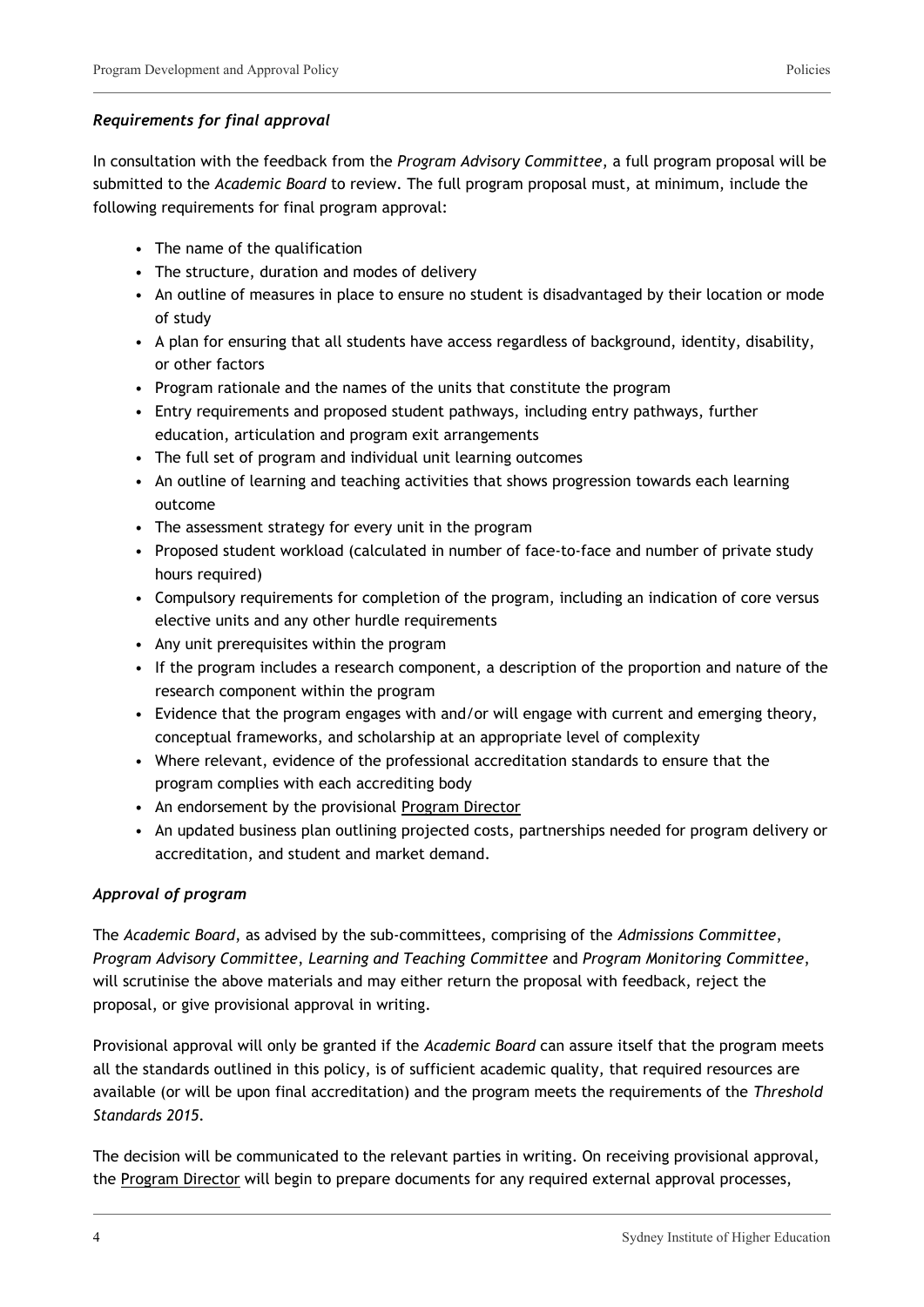including preparing a TEQSA course accreditation application, after which the program would obtain final approval.

## **Policy Implementation and Monitoring**

The *Academic Board* delegates responsibility for the implementation of this policy to the positions and bodies identified in 'Procedures' above, including the *Program Advisory Committee*, the *Learning and Teaching Committee*, and the provisional Program Director.

To monitor policy implementation, the *Academic Board* must review and provide feedback on each report submitted by a Committee or academic leader during the program development process in a timely manner.

Based on these monitoring activities, the *Academic Board* must provide a report to the *Corporate Governance Board* and ensure that findings are taken into account in planning, quality assurance and improvement processes.

## **Definitions**

**Academic Board:** the governing body responsible for academic matters, including learning and teaching, program approval, workforce planning, academic staff appointments, research and professional development, academic policies and procedures, overseeing student grievances and appeals processes. The *Academic Board* reports to the *Corporate Governance Board*.

*Australian Qualifications Framework (AQF):* National guidelines that regulate Australian postcompulsory education and training qualifications. The framework identifies learning outcomes for each AQF level and qualification, policy requirements, educational and economic objectives, governing and monitoring arrangements.

**Program:** A sequenced program of units that a student enrols in and for which they receive a degree upon graduation.

**Program Advisory Committee:** A committee dedicated to developing the initial proposal of new higher education programs at SI, including external benchmarking and external input.

**Program Director:** The most senior academic staff member responsible for the delivery of a specific program at SI. The Program Director is responsible for the planning and development of a program, particularly unit curriculum information, and works in conjunction with other senior academic staff.

**Learning and Teaching Committee:** An academic management committee that reports to and advises the *Academic Board*, responsible for monitoring the quality of learning and teaching at SI including progress towards achieving objectives of the *Learning and Teaching Plan* and the adequacy of all forms of support for learning and teaching present at SI.

**Tertiary Education Quality and Standards Agency (TEQSA):** Australia's regulatory and quality agency for higher education. TEQSA's primary aim is to ensure that students receive high quality education at any Australian higher education provider.